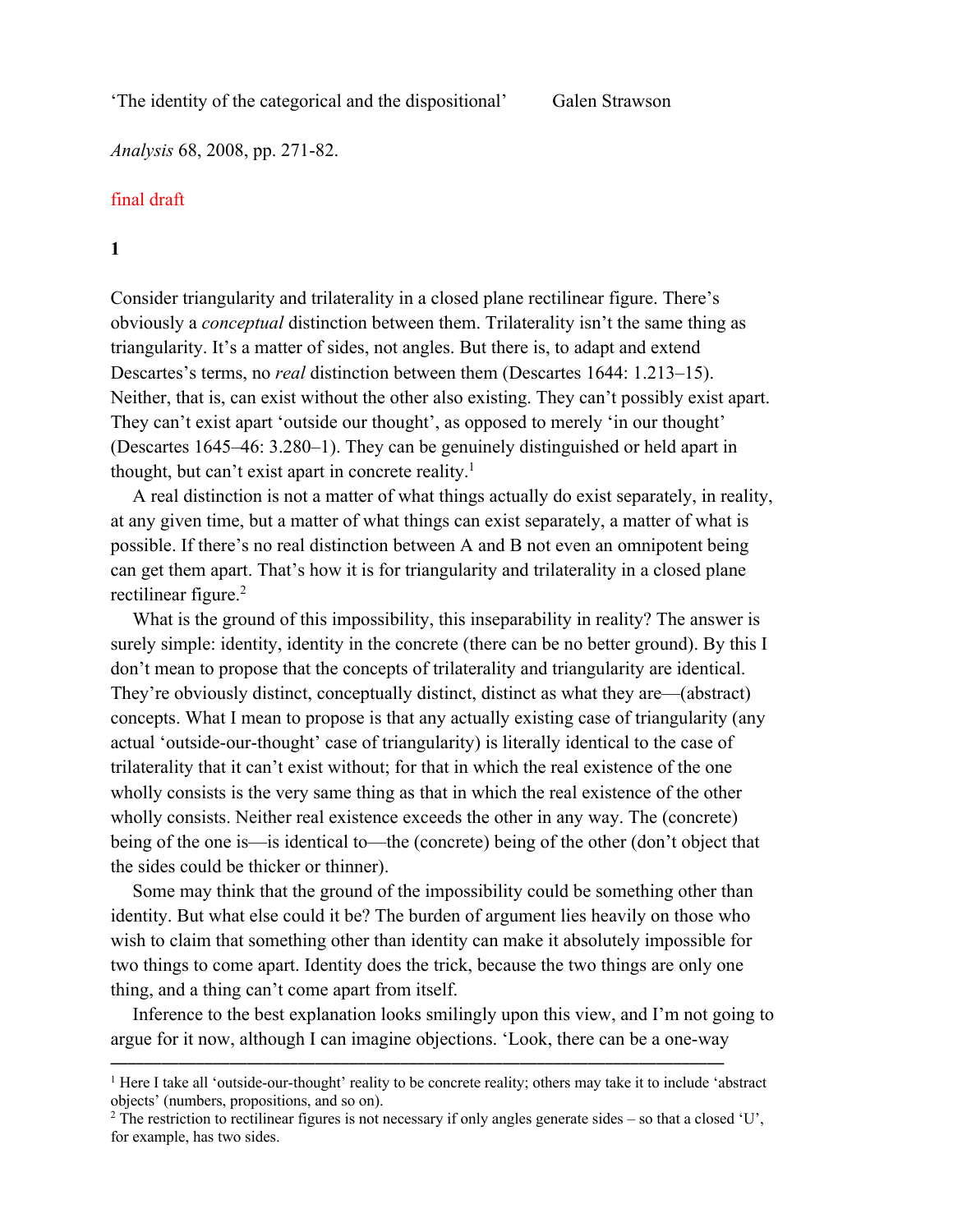necessary metaphysical connection between two properties  $P_1$  and  $P_2$  that doesn't involve identity (if a brain state of type *F* exists it may be metaphysically necessary that an experiential state of type *G* exists, etc.). Why couldn't there be a two-way, no-realdistinction necessary connection between two properties  $P_1$  and  $P_2$  that was the sum of two such one-way connections without involving their identity in the concrete?<sup>3</sup>

The best reply to this is to ask for an explanation, in a particular case, of how this is possible without identity—an explanation that is furthermore better than the explanation provided by identity. The explanation provided by identity is distinguished by the fact that it leaves nothing 'brute' or unexplained.

The concepts  $C_1$  and  $C_2$  of properties  $P_1$  and  $P_2$  will of course be conceptually distinct, if the names for them are not at bottom semantically synonymous, but the fact that any concrete instantiation  $CP_1$  of  $P_1$  will also be a concrete instantiation  $CP_2$  of  $P_2$  will consist in the fact that  $CP_1$  is—is identical to— $CP_2$ .

I propose, then, and quite generally, that there is no difference 'outside our thought' (no real distinction as currently defined) between the no-real-distinction inseparability of two things *x* and *y* and the identity of *x* and *y* (which are not really two things at all). Plainly

 $[i]$   $x = y$ 

entails

[ii] there is no real distinction between *x* and *y*.

I'm claiming that the converse is also true, that [ii] entails [i], and indeed that

[iii] there is no real distinction between the fact or state of affairs that  $x = y$  and the fact or state of affairs that there is no real distinction between *x* and *y*

and indeed that

[iv] the fact or state of affairs that  $x = y$  is identical to the fact or state of affairs that there is no real distinction between *x* and *y*.

I register this claim about the identity of identity and no-real-distinctionhood as an assumption (physics may be thought to provide counter-examples). There is, to be sure, a conceptual distinction between identity and no-real-distinctionhood, and metaphysicians can produce conceptual distinctions without end; but there is, I propose, no real distinction between them.4

<sup>&</sup>lt;sup>3</sup> Thanks to Philip Goff.

<sup>4</sup> I'm concerned with concrete particulars: supposed counter-examples that cite abstract objects (e.g. the case of David Lewis and the singleton set—considered as an abstract object—whose only member is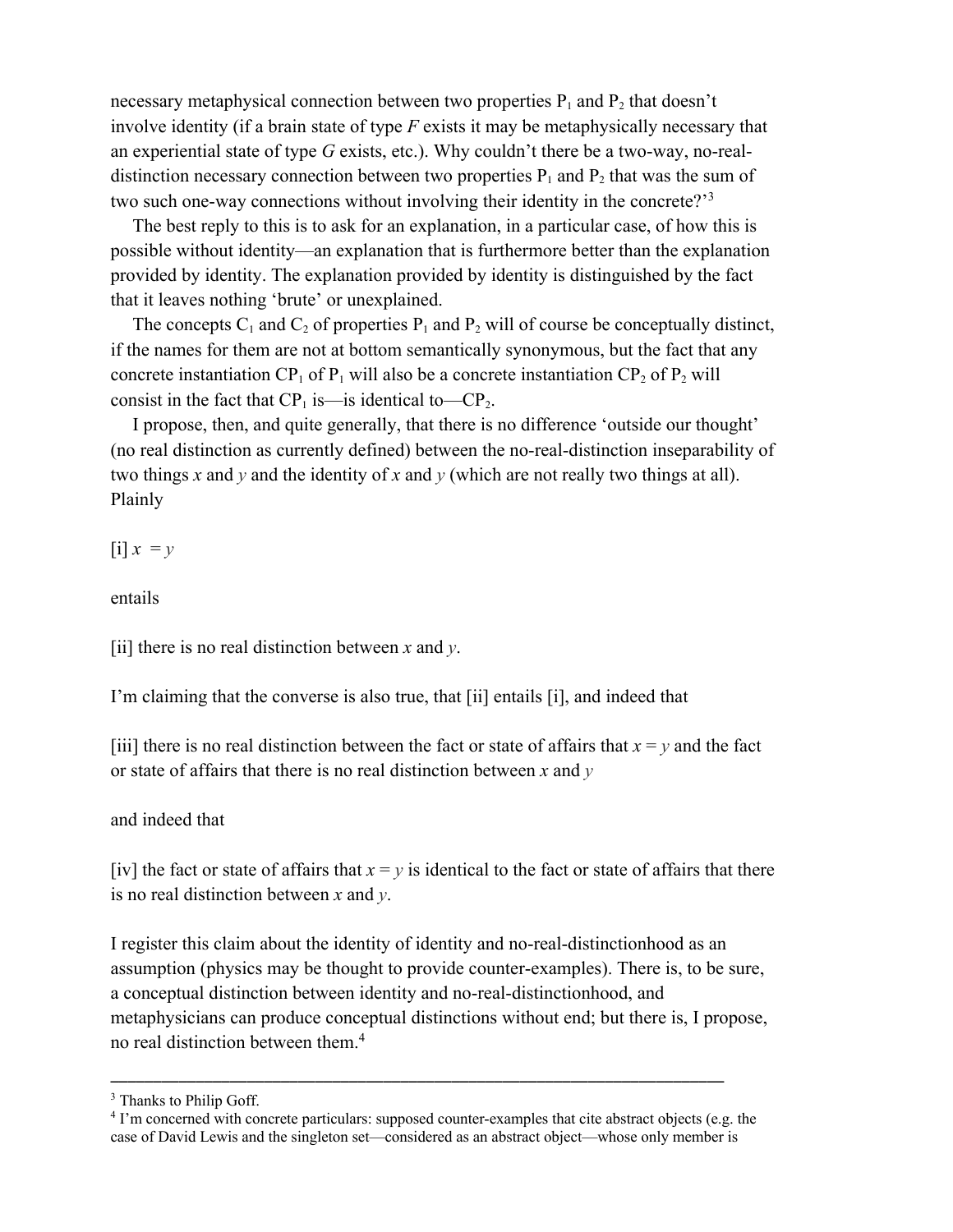There is perhaps no more valuable tool in metaphysics than the distinction between a real and a conceptual distinction, although it's valuable (needed) only given the weakness—which is perhaps part of the necessary structure—of our thought.<sup>5</sup> Two important (if ultimately trivial) theses can be formulated in its terms, both of which make use of the term 'property', at least in their initial versions. In formulating them I'll make use of the proposed equivalence of [i] and [ii] and I'll restrict my attention to intrinsic, natural, non-conventional properties, although this isn't strictly necessary.<sup>6</sup>

Flag: the word 'property', harmless enough in some areas of philosophy, is extraordinarily dangerous in others, where it harbours almost irresistible incentives to metaphysical misunderstanding and is to be avoided as far as possible. In such cases one should make do instead, as far as possible, with a categorially neutral term like 'being'. Whitehead may exaggerate when he says that 'all modern philosophy hinges round the difficulty of describing the world in terms of subject and predicate, substance and quality, particular and universal' (1927–28: 49), or indeed object and property, but I don't think he's far wrong.

With this caveat, the first thesis is that

[1] there is no real distinction between an object considered at any given particular time *t*  and its (concrete) propertiedness at *t*.

The (concrete) being of an object at any given time is the (concrete) being of its properties or propertiedness at that time, i.e. its whole actual concrete qualitative being. Neither exceeds the other in any way.

The second thesis is that

[2] there is no real distinction between an object's categorical properties and its dispositional properties or power properties.

There's a perfectly respectable conceptual distinction (it's respectable even if ultimately metaphysically superficial) between an actually existing object O at a time and its propertiedness. Using  $\mathcal C$  for 'conceptually', and  $P_0$ ' for O's propertiedness, one may symbolize this as

 $[3]$  *C*[O  $\neq$  P<sub>O</sub>].

David Lewis) are not to the point. So too I'm concerned with concrete particulars considered independently of human intentions and conventions (this is designed to deflect cases of the kind found in Johnston 2003). 'What about a ball and its surface?' Well, either its surface isn't a concrete object and is irrelevant, or it is a concrete object, a collection of ultimate physical constituents that can possibly exist independently of the ball. And so on.

<sup>5</sup> I don't think the weakness is wholly inevitable.

<sup>6</sup> I assume the viability of the distinction between these properties and any others. For a helpful discussion see Lewis and Langton 1996 and the ensuing debate in *Philosophy and Phenomenological Research* 2001: 347–403.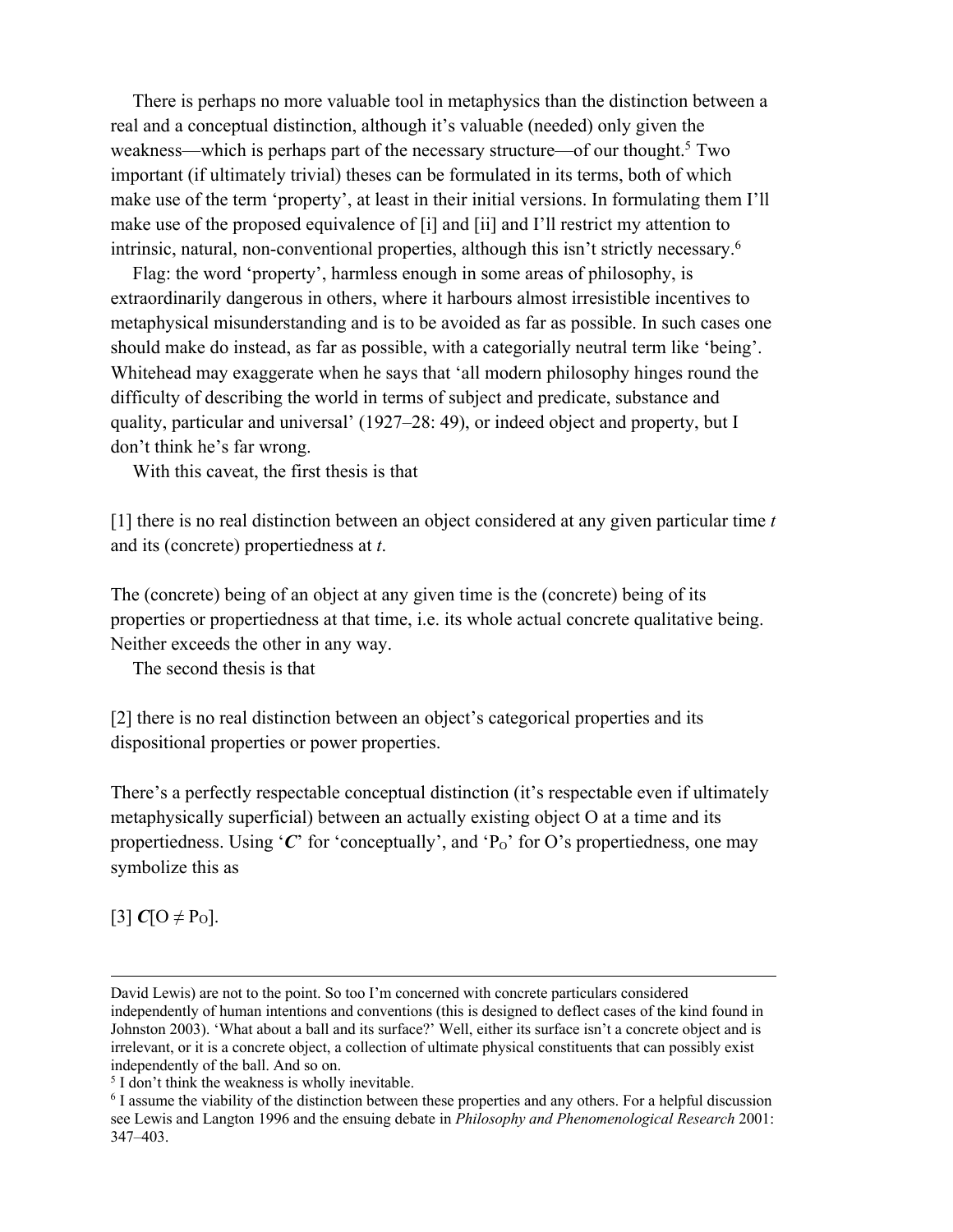There's also a seemingly respectable conceptual (if ultimately metaphysically superficial) distinction between an object's categorical and dispositional properties. Using 'C' for 'categorical', 'D' for 'dispositional' one may symbolize this as

 $[4] C[C_0 \neq D_0].$ 

There is for all that no real distinction between O and  $P_0$ : using '*R*' for 'in reality' or 'outside our thought', and invoking the assumed equivalence of [i] and [ii], one may symbolize [1] as

 $[1]$  *R* $[0$  at  $t = P_0$  at  $t]$ 

or, taking the time index as read (or inessential), simply as

 $[1]$   $R$ [O = P<sub>O</sub>].

The whole being of the one, O, is the whole being of the other, P<sub>O</sub>. The whole being of O, whatever it actually is, cannot possibly exist apart from (is) the whole being of  $P_0$ , whatever it actually is. There is no residue on either side. What—what exactly—is the referent of 'P<sub>O</sub>'? It is everything in which the existence of O's being propertied as it is consists.

Nor is there any real distinction between O's categorical and dispositional properties, on the present view, and [2] can be represented as

 $[2]$   $R[C_0 = D_0]$ .

Again, the being of the one is the being of the other.

Suppose I want you to be here. All I have to do is to make it the case that you turn up with (necessarily) all your categorical properties. I don't have to do something else something ontologically extra—to ensure that your dispositional properties are also in place, because that in which the existence of your dispositional properties consists is nothing other than that in which the existence of your categorical properties consists. One can give the fundamental metaphysical point full weight without disturbing the fact that there is a (natural, human) conceptual distinction between the categorical and the dispositional.

I think the truth of [1] and [2] becomes obvious after reflection, although grasping [1] disrupts the standard philosophical understanding of what a property is (the Whitehead point). At bottom they're trivial—and deeply related. [1] is endorsed outright by philosophers like Descartes, Spinoza, Leibniz, Kant and Nietzsche, and is certainly not undermined by the way in which we speculate counterfactually about objects. Locke, I take it, is a clear and well known proponent of [2]. It is I think the view of common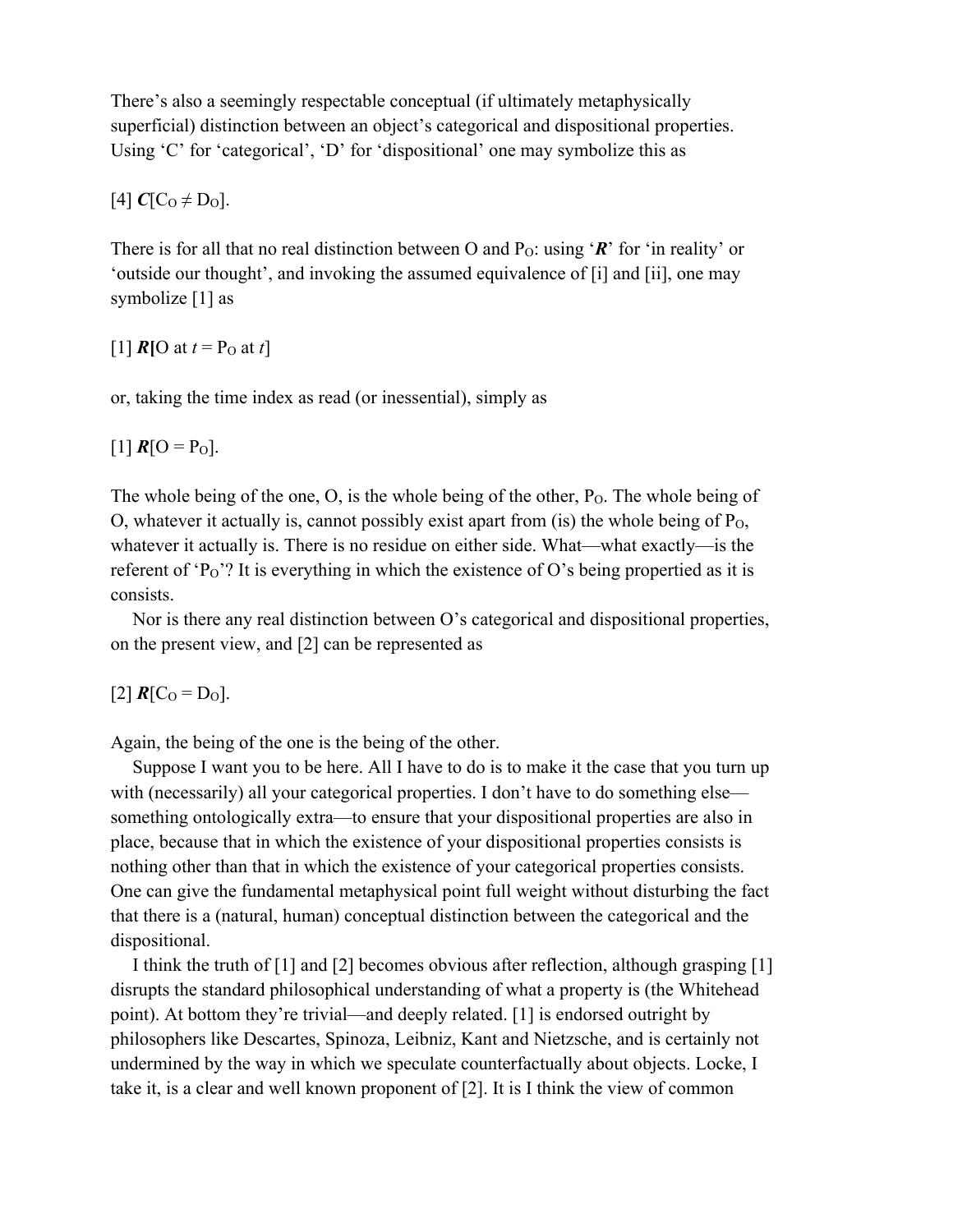sense.<sup>7</sup>

I've argued for [1] elsewhere (Strawson 2003: §7), and will say a bit more in §3. Here I want to consider [2]—the claim that there is no real distinction between an object's categorical properties and its dispositional properties. I'll continue to speak in the traditional way of dispositional properties, rather than of power properties, although I think the second term is better.

Actually, 'potential' is the best term, in its old meaning—'potent', 'possessing potency or power'—but this, the first *OED* meaning, has been drowned out by the second meaning, 'possible as opposed to actual', and this is unhelpful, because potential properties in the first meaning are of course actual properties.

## **2**

Most philosophers agree that

[5] there can no more be dispositional properties without categorical properties than there can be categorical properties without dispositional properties

or, in my preferred (and I think more stable) terms, that

[5] there can no more be dispositional being without categorical being than there can be categorical being without dispositional being.

Some reject the first half of [5], claiming that

[6] there are no categorical properties (there is no categorical being), only dispositional properties (dispositional being),

or more simply that

[6] there is only dispositional being

and I'll consider this odd-seeming claim later. First, though, consider the addition to [5] of

[7] nothing can possibly have the (total) categorical being that it has and not have the (total) dispositional being that it has, and nothing can possibly have the (total) dispositional being that it has and not have the (total) categorical being that it has.

I think, as remarked, that this is obvious on reflection, even if it needs argument in the

 $7$  Other recent defenders of [2] or similar views include C. B. Martin (1997), Mumford (1998) and Heil (2005, 2010). See also Marmodoro (2010).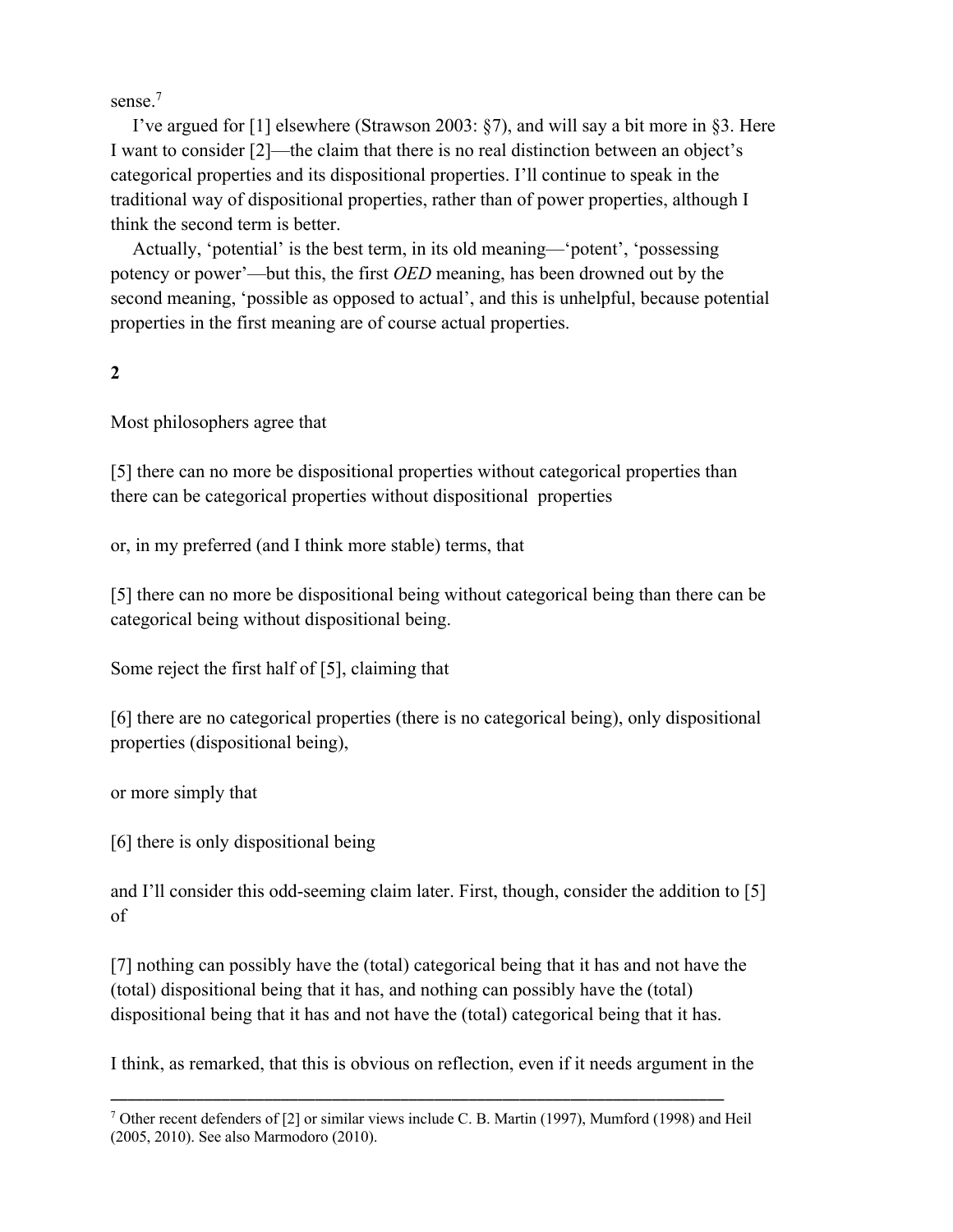current climate of philosophical discussion.

Before I give an argument, note that it's a very short step, if it's a step at all, from [7] to the seemingly stronger claim that

[8] there is no real distinction between an object's categorical being (properties) and its dispositional being (properties)

and from there to the seemingly stronger claim that

[9] an object's categorical being (properties) and its dispositional being (properties) are really (in the Cartesian sense of 'real') identical.

I say 'seemingly stronger' because I don't think [9] is really stronger than [8], any more than [8] is really stronger than [7], for reasons already given. I've already identified [8] and [9], in fact, in ruling that [8] can be written as

 $[2]$   $R[C_0 = D_0],$ 

for [2] is just a different representation of [9].

Routine thoughts about the 'multiple realizability' of certain functional properties may prompt the idea that

[10] two things can be dispositionally identical without being categorically identical

contrary to the second half of [7]; and this may lead to the idea that

[11] a thing can be changed in respect of its categorical properties without being changed in respect of its dispositional properties.

So too, thoughts about 'possible worlds' (say) may prompt the idea that

[12] a thing can be changed in respect of its dispositional properties without being changed in respect of its categorical properties

contrary to the first half of [7], and so also that

[13] two things can be categorically identical without being dispositionally identical.

In fact, though, none of these things can be so.

As regards [12], many recent philosophical thought-experiments are premissed on the assumption that a material thing, say *x*, can be thought to retain its intrinsic nature or basic categorical being unchanged across different nomic environments while changing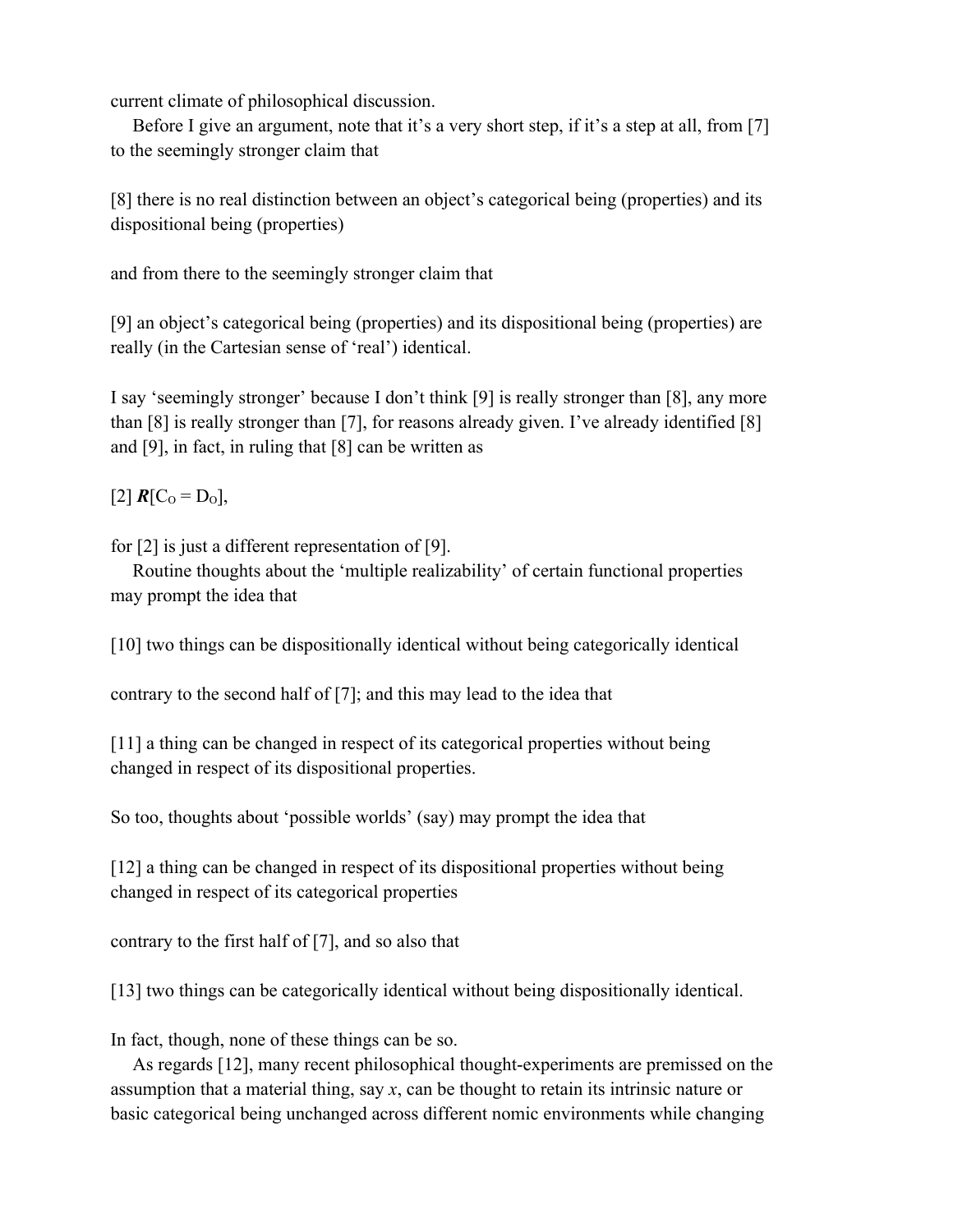its dispositional being on account of its different nomic environment. I doubt that the idea that *x* can retain its intrinsic nature or basic categorical being unchanged across different nomic environments is even coherent, if laws are understood not as human linguistic or conceptual creations, but as non-linguistic objective principles of working. For I doubt that laws so understood can be properly thought to be in any way independent of, rather than essentially constitutive of, or part of, the (categorical, intrinsic) nature of matter; only a bad 'separatist' habit of thought can make this seem initially plausible.<sup>8</sup> We can put this point aside, though, and allow for purposes of argument that the assumption is coherent. For even if it is coherent it gives us no reason (rather the contrary) to think that *x*'s fundamental dispositions will change on change of nomic environment. For these fundamental dispositions include the disposition to behave in way *F* in nomic environment 1, the disposition to behave in way *G* in nomic environment 2, and so on. The same points apply *mutatis mutandis* to [13], where we would be considering two qualitatively (categorically) identical things *x* and *y* in different environments. Some students of dispositions will say that this isn't what they have in mind; but the point stands.

Turning to [10] and [11]: the objection to [7] that is based on the fact that certain properties may be said to be 'multiply realizable' doesn't deserve serious consideration. Obviously two differently constructed pocket calculators can be functionally identical (mathematically speaking). Equally obviously, their total dispositional being will be different if they're differently constructed (they melt differently, float differently, smell different, etc.). It is in the end a trivial point that if they are in any way categorically different, they will necessarily be dispositionally different: one atom's difference between them makes a difference between their total dispositions. So too, no less trivially, if you change the categorical being of one of them in any way, you *eo ipso*  change its total dispositional being in so doing.9

To say more is almost certainly a mistake, but I undertook to consider those who reject the second half of [7] for a different reason, claiming that there are only dispositional properties or in other words that

[6] all being is dispositional being.

[6] is refreshingly incoherent on my terms, if 'dispositional' is supposed to exclude 'categorical', for all actual concretely existing being is *ipso facto* categorical being—

[14] all being is categorical being

<sup>&</sup>lt;sup>8</sup> On separatism, see pp. 000xxx. Note that matter and space-time are themselves only dubiously distinguished, according to many physicists. Weinberg suggests that all the objects we take ourselves to have to do with are best conceived of as being ultimately constituted of 'rips in space-time' (1997: 20), space-time being itself a physical object (the only one there is), an essentially substantial something.

<sup>&</sup>lt;sup>9</sup> Many standard moves can be made in protest. Heil (2005, chapters 8–11) deals with them in a tolerant manner.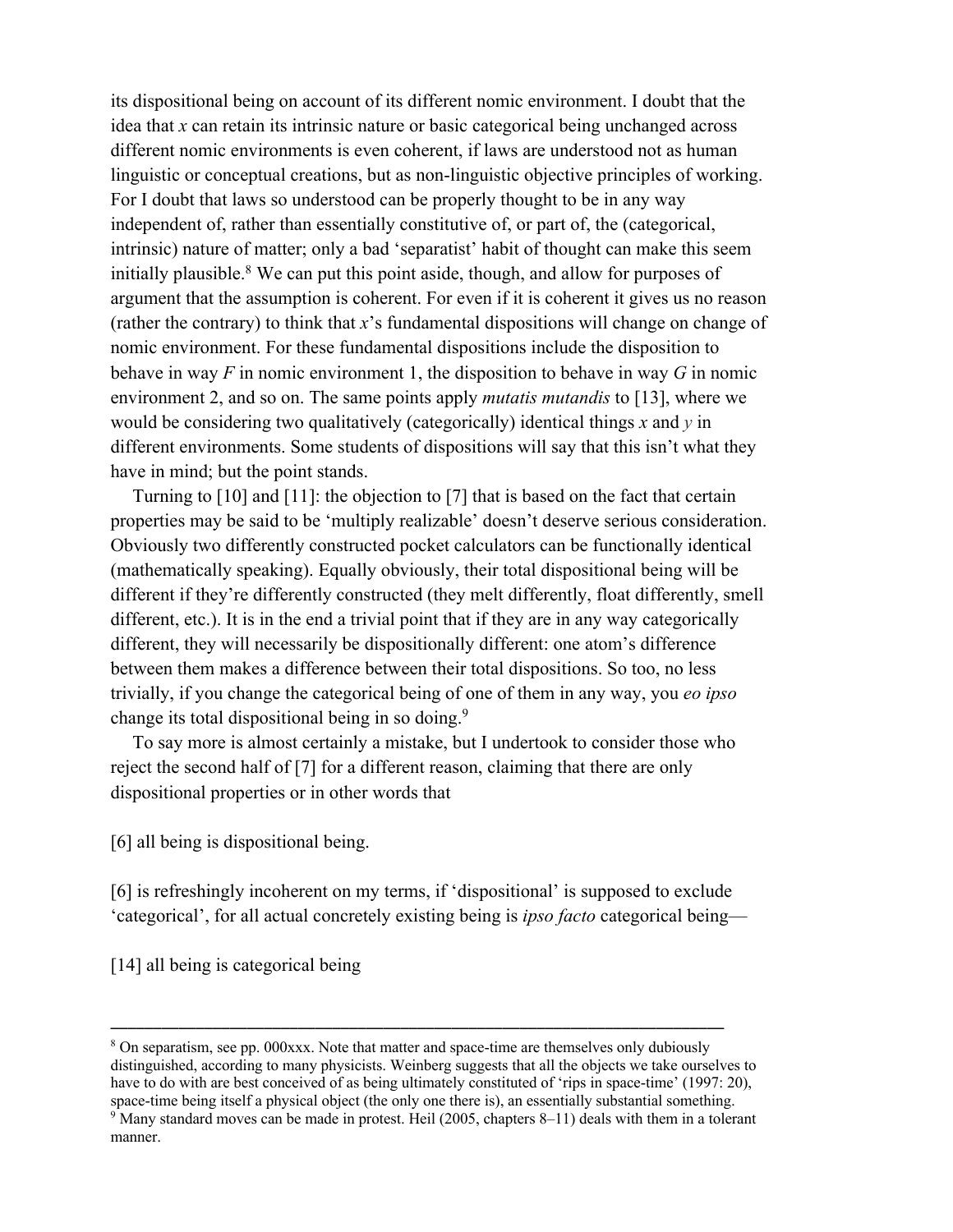—whatever else it is or isn't; even if (for example) it's correctly said to be nothing but energy in various forms, energy whose nature can be positively characterized by us only in terms of what effects it has. All being is categorical being because that's what it is to be! That's what being is!

—'This begs the question against [6]—with numbing grossness!'

True, but I'm afraid that that is [6]'s own fault. Perhaps, though, we can achieve some reconciliation, moving in a very small space, through the cluster [7]/[8]/[9].

[6] raises the question 'What does the real concrete existence—call it "E"—of this dispositional being consist in, metaphysically speaking?' Any serious answer to this question will exhibit Russell's 'robust sense of reality' (1919: 170). It will not for a moment confuse metaphysics with epistemology, as so many have done, and the very least that it can be is 'E can't be nothing (for we are robust)'. But then whatever this non-nothing (something) E is said to be, it is already categorical being—even if it's been somehow forcefully theorized as ('merely') dispositional (or power) being—simply because it's real being: *being*!

—'Mere repetition, the same begging of the same question.'

The small, supposedly reconciling thought is that when the distinction between categorical and dispositional disappears as a real distinction, as it does if the cluster  $[7]/[8]/[9] (= [2])$  is true, there's no bar to saying [6] that all being is dispositional being (that there is only dispositional being), although one is almost bound to be misunderstood, because to say this is not at all to deny that there is categorical being (identity is a very egalitarian relation) or indeed [14] that all actual being is categorical being.

The term 'dispositional' (in particular, 'dispositional property') resists the point. It's a term that has led to extraordinary muddle in recent philosophy, although it's perfectly clear in itself. Perhaps the best way to weaken its confusing associations is to rephrase [6] as the claim that all being is 'potential' being in the original sense, i.e. potent being, power-involving being. Power being is categorical being, like all being. Potency entails actuality, reality. And conversely (see p. 000xxx). It's important to see how undramatic (how boring, as it were) the point is. The debate about the distinction between categorical properties and dispositional properties can then end forever in a great festival of reconciliation.

**3** So much for

 $[2]$   $R[C_0 = D_0].$ 

Now for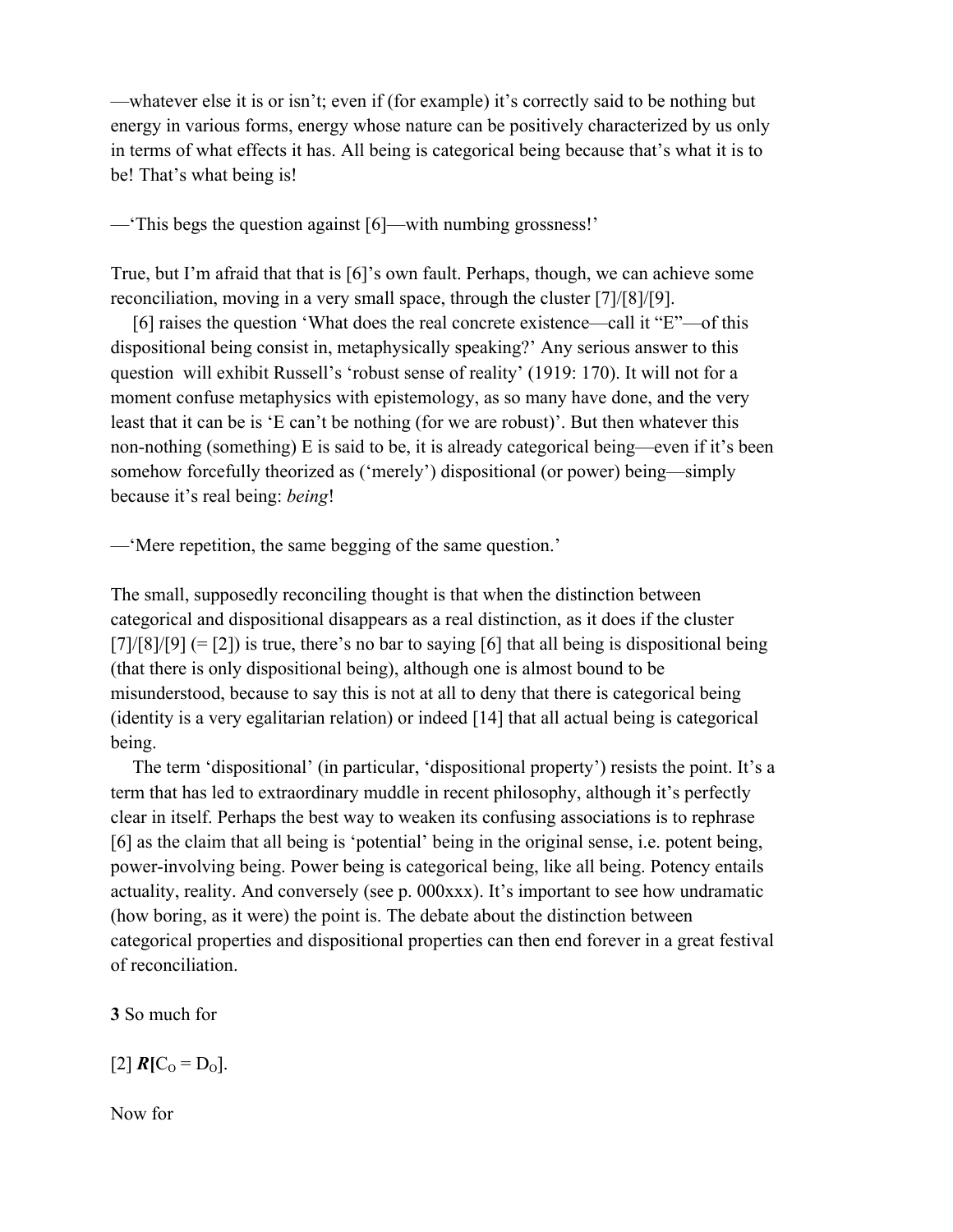## $[1]$   $R[O = P_0]$

—or, in its outwardly milder form, the claim that

[1] there is no real distinction between an object and its properties or propertiedness, although there is no doubt a useful and workable conceptual distinction between them.

—'I accept [2], the thesis of the identity of the categorical and the dispositional, but [1] is off the map. Start from the simple fact that we find it extremely natural to engage in counterfactual thought. We're constantly thinking or hoping or fearing that actual objects may be or could be other than they are, or that they might or could have been other than they were. This way of thinking is clearly legitimate—it's essential to life and it's equally clear that it depends essentially on the idea that there is after all a real distinction between an object and its properties. Ordinary thought certainly does incorporate this idea, and—equally certainly—it isn't wrong in doing so.'

I agree about the legitimacy of counterfactual speculation; I don't agree that its legitimacy depends on there being a real distinction between an object and its propertiedness, or that ordinary thought is in its counterfactual thinking committed to belief in any such thing in any sense incompatible with [1].

The key to appreciating the truth of [1] is (again) not to say too much. Kant puts the point in an exemplary fashion when he writes

in their relation to substance, accidents (or properties) are not really subordinated to it, but are the mode of existing of the substance itself.<sup>10</sup>

Nothing more needs to be said (compare p. 000 where Kant is joined by Armstrong). Put aside philosophy (including Kant's metaphysical framework) and consider an object in front of you in the fullness of its reality. There's no ontological subordination of the object's properties to the object itself, no existential inequality or priority of any sort, no ontological dependence of either on the other, no independence of either from the other. (The counterfactuals are coming.) There is, in other terms, no ontological subordination of the total *qualitative* being of the object to the object *an sich*, 'in itself', no ontological subordination of its nature to its existence.

The naturalness of counterfactual speculation about objects prompts a more specific objection:

—'To hold that objects are identical with their properties is to hold that

<sup>&</sup>lt;sup>10</sup> 1781–87: A414/B441. Note that 'mode of existing' cannot just mean 'the particular way a substance is', where the substance is thought to be somehow independently existent relative to its mode of existing; for that would be to take accidents or properties to be somehow 'subordinate' after all. (I take it that here 'accident' means effectively the same as 'property-instance'.) [xxx repeat]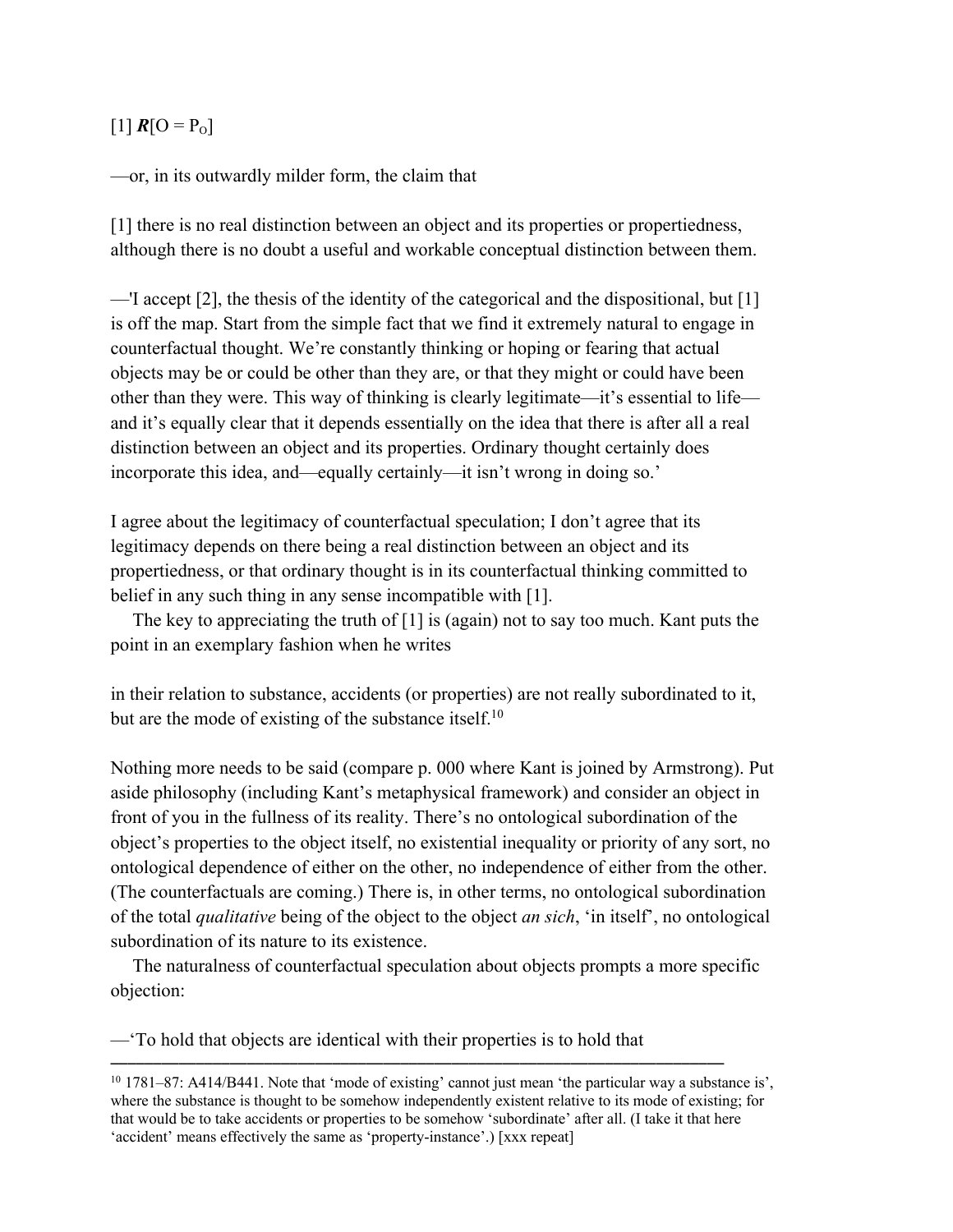[15] objects necessarily have all the properties they have

but we naturally say that O, for example, would still have been the object it is, at time *t*, even if its properties had been different, at *t*. We naturally say it would still be the object it is even if (some at least of) its properties were other than they are in fact.'

True. But [1] doesn't forbid this way of talking about the non-actual, and the fact that there are contexts in which we find it natural to say that

[16] O's properties might have been different from what they are while it remained the same object

doesn't provide any support for the mistaken idea that

[17] an object has—must have—some form or mode of being independently of its having the properties it does have.

To think that it does is to build a whole metaphysics of object and property into counterfactual thought, a metaphysics that it doesn't contain or license as it stands, and that is simply incorrect, on the present view.

Putting this aside, one might say that the word 'necessarily' makes [15] ambiguous. In one sense [15] follows directly from [1], because [1] states that an object is identical with its propertiedness and everything is necessarily identical with itself. But [1] is also compatible with a sense in which [15] is false. We can perfectly well say that

[18] O might not have had the properties it does now have

when supposing that determinism is false, say, for this doesn't put [1] in question. It doesn't challenge the view that whatever happens, everything in which the being of O consists at any time is identical to everything in which the being of O's propertiedness consists at that time. It's possible to read [1] in such a way that it's challenged by [18], but if one does one simply misses the fundamental metaphysical truth expressed by  $[1].^{11}$ 

Some philosophers like to distinguish 'compositional' or 'constitutive' identity, on the one hand, from plain identity on the other (this is a well equipped philosophical playground] [xxx], but the truth and problem-dissolving power of [1] remain untouched by this. How can a trivial truth have problem-dissolving power? It can't solve any 'objective' problem, so to speak, but it can solve problems philosophers make for

<sup>&</sup>lt;sup>11</sup> We can put aside the point that determinism may be true (current science gives indeterminism no advantage), and the respect in which the 'four-dimensionalist block universe' excludes the possibility that an object could have properties other than the ones it does have.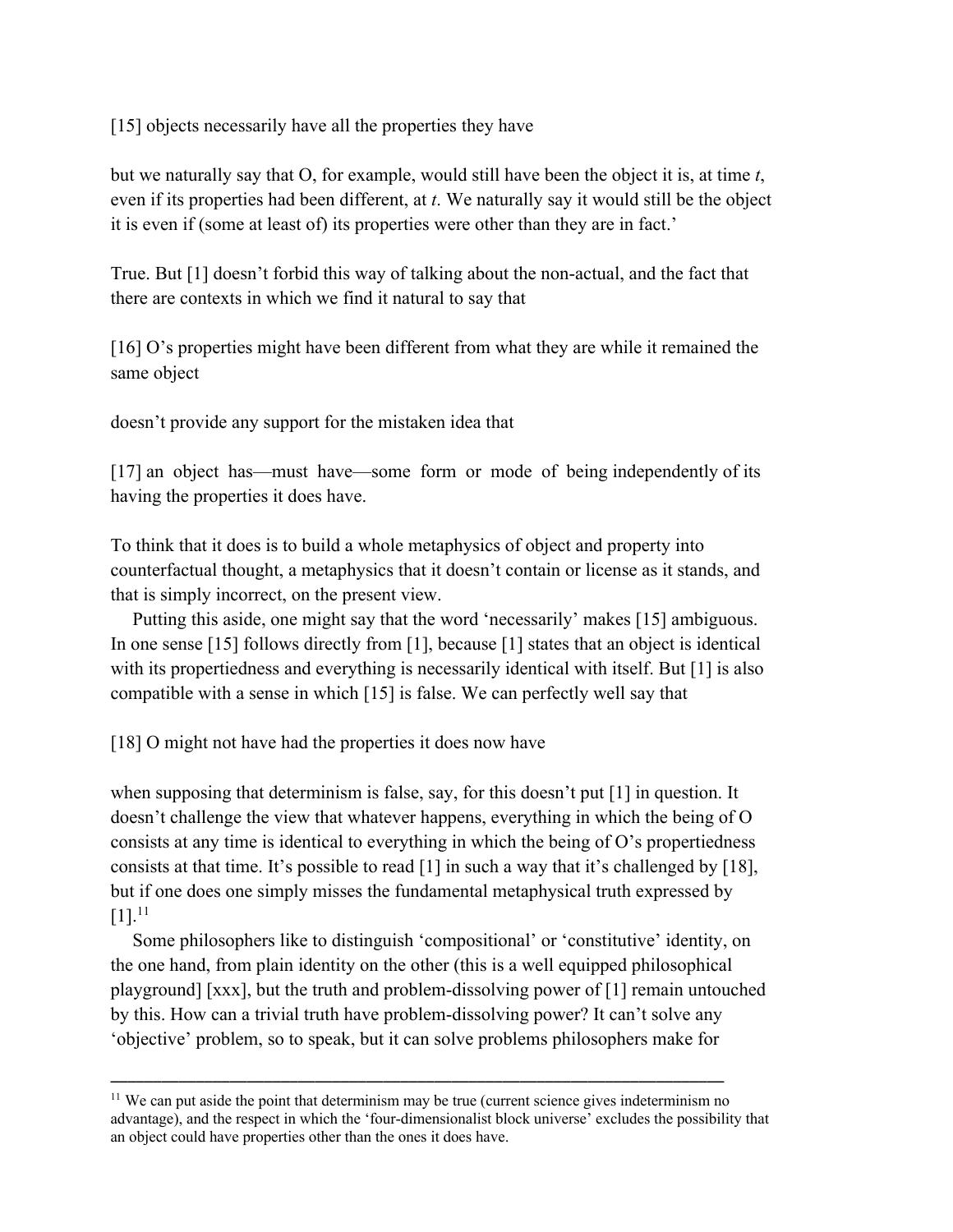themselves.

'Look, I'm bald, but my propertiedness is not bald, so I'm not identical to my propertiedness.'12

Language, not metaphysics (if you want to invoke Leibniz's Law in this way you'll have to square it with Nietzsche, Ramsey and Whitehead]. To understand the present claim, to accept the sense in which it is true that the being of O is identical with the being of the propertiedness of O (that there is such a sense is not in question], is to see that this style of objection has no force. It simply bounces off [1]. It depends on what has been discarded—the standard, language-enshrined object-property distinction that drives the interminable debate. (Discarded, not refuted: it can't be refuted on its own ground, and if it's taken off its own ground it can protest that the question has been begged.]

—'On your view  $O = P_{01}$  at time  $t_1$  and  $O = P_{02}$  at a later time  $t_2$ , so  $P_{01} = P_{02}$  by the transitivity of identity; but O changes from  $t_1$  to  $t_2$ , so  $P_{01} \neq P_{02}$  ....'

This is really more of the same. One response invokes the 'block-universe' account of reality and finds a single object and a single propertiedness (no need to speak about 'temporal parts']. A second brackets the block universe and invokes the ancient idea that *strict* identity through time rules out any change at all (or at least any change of parts], so that O at  $t_1$  is not *strictly* identical to O at  $t_2$ . On this view, the assumption of the continuing identity of objects under change is a human convenience.

There are contexts in which this last idea is important, and finds support in physics, but I prefer a third response: to grow familiar with the idea behind [1] is to see that one can retain the ordinary, change-permitting conception of diachronic identity without wavering in one's view that the being of an object is literally identical with the being of its propertiedness, at any given time, and so always. (The two things change together, for they're one thing.) The objection depends on the discarded framework—on linguistic habits and games of discursive thought that can be put aside in order to register the truth in question.

It can take time to acclimatise. There are philosophically habitual ways of understanding the terms 'object' and 'property' that can't survive a proper appreciation of [1]. To object that [1] is just the old 'bundle theory', and has the well known defects of that theory, is to show that one hasn't understood it, or (equivalently] is still stuck in an inadequate understanding of 'object' and 'property'. When one sees the sense in which [1] is plainly true, vast regions of the ancient debate about particulars and universals crumble away.<sup>13</sup>

<sup>&</sup>lt;sup>12</sup> Thanks to Jonathan Dancy.

<sup>&</sup>lt;sup>13</sup> I thank Jonathan Dancy, Philip Goff, Trenton Merricks, Charlie Pelling and Wlodek Rabinowicz for their objections.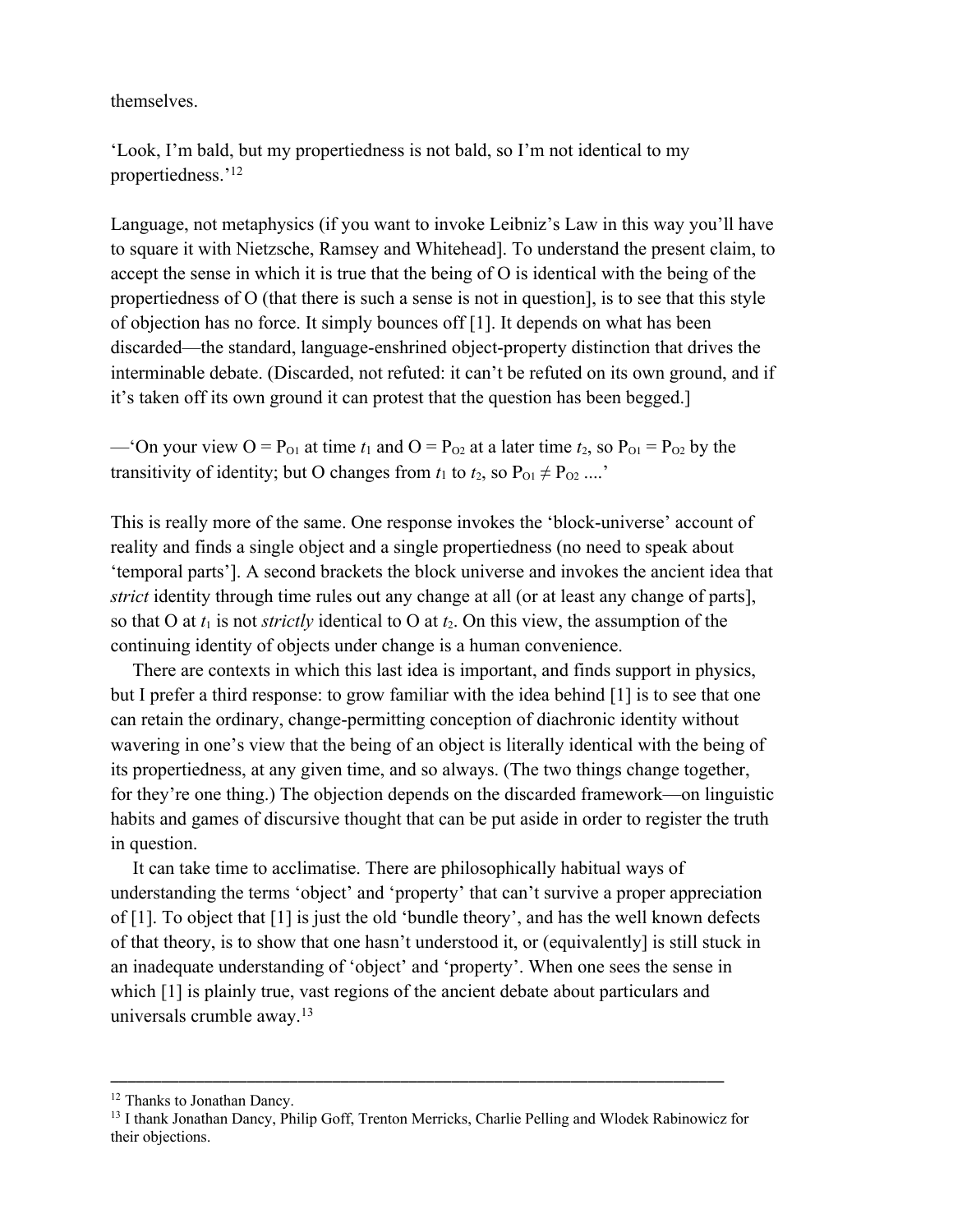—'Whatever the metaphysical facts, it's clear that ordinary thought does incorporate a commitment to [17], i.e. to the negation of [1], in accepting [16] or [18].'

If so, so be it. I disagree, but ordinary thought's claim to represent reality correctly is already in the dock in many philosophical courts and already stands condemned on many counts. Some think that conflict with ordinary ways of thinking is always an objection to a philosophical theory, but this is certainly untrue if it's anything more than a recommendation to keep in touch with common-sense conceptions. Philosophy, like science, aims to say how things are in reality, and conflict with ordinary thought and language is no more an objection to a philosophical theory than a scientific one. There are many areas in which we can see clearly that our ordinary concepts and ways of thinking can't be fully adequate to the reality they purport to represent (our ordinary concepts of space, time, and matter]. When it comes to [17] in particular, I don't think that ordinary thought makes any error, but ordinary thought's commitment to the general object/process/property/state/event cluster of distinctions may indeed incorporate assumptions about the existence in reality of certain fundamental categorial differences that scientifically informed metaphysics can't underwrite. The object/process/property/state/event cluster, unexceptionable in everyday life, is utterly superficial from the point of view of science and metaphysics.

One of the most insidious problems we face is that assumptions of this kind can be active and indeed useful in many parts of philosophy without causing any particular problems (the same is true of the use of Newtonian mechanics in physics). There are, however, areas in metaphysics where their inadequacy to reality is part of the problem at issue, explicitly or not, and then reliance on them in any robust form can wreak havoc that is greatly aggravated precisely by their usefulness and unproblematic nature in other areas, which understandably misleads us into thinking that they must be quite generally viable. I don't think our ordinary understanding of counterfactuals incorporates the metaphysical error in [17], but there's a related claim that does seem to be true: that when human beings philosophize about the object/property relation, certain features of language naturally lead them to think that [17] is true.

Frank Ramsey famously said that 'the whole theory of universals is due to mistaking ... a characteristic of language ... for a fundamental characteristic of reality' (1925: 60). I don't think this was an exaggeration. He agreed in effect with Nietzsche: 'language is built in terms of the most naive prejudices ... we read disharmonies and problems into things because we *think only* in the form of language—thus believing in the "eternal truth" of "reason" (e.g. subject, predicate, etc.). ... That we have a right to *distinguish*  between subject and predicate—... that is our strongest belief; in fact, at bottom, even the belief in cause and effect itself, in *conditio* and *conditionatum*, is merely an individual case of the first and general belief, our primeval belief in subject and predicate …. Might not this belief in the concept of subject and predicate be a great stupidity?' (1885–88: 110, 104–5, also quoted on p. 000).